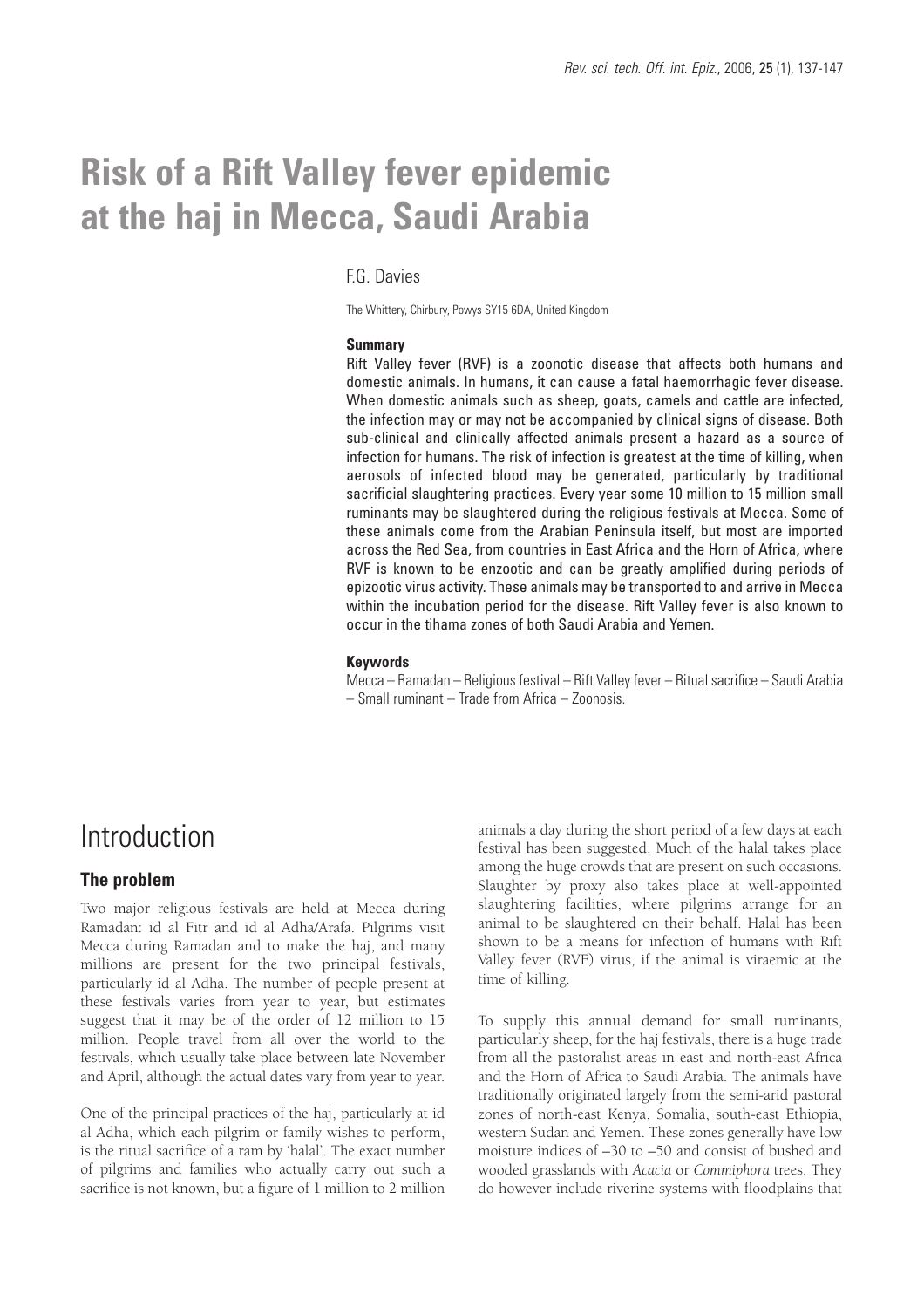emerge from the plateau and mountain regions of Africa and Arabia, which seasonally have a higher water table and may provide excellent grazing at certain times of the year. Traditionally, animals are moved to these areas prior to the period of sale as they fatten more readily on the better pastures.

The Somali black-head or fat-tailed sheep, which originates in these ecosystems, is the animal most desired for sacrifice and has the highest value at the haj. Only entire male animals are involved in the trade, and these must be without any blemish or defect, otherwise their value is diminished.

A traditional marketing and trading system has developed over many years to supply this commodity. A wellstructured transport system takes animals directly from the grazing areas in Africa to the ports on the Red Sea, and from these to Jeddah by sea. The value of the animals varies according to their condition; large, well-grown animals in excellent condition fetch the highest price in the market place. For this reason, there is premium on transporting the animals directly from the point of origin to Mecca in the shortest possible time. An animal in transit may lose up to a kilo a day from stress and lack of adequate fodder and water, so it is clearly in the interests of the traders to ensure that the animals arrive in Mecca as swiftly as possible. All these factors create a situation in which animals infected at the point of origin or in transit at watering points may arrive at Mecca within the incubation period for RVF infections.

An additional component of this trade to Mecca is the importation of animals from Africa to Yemen, mostly via the port of Mokkah, to be fed and fattened in the plateau and tihama zones. These animals then enter a northward traditional trade route within Yemen to be marketed in Saudi Arabia and in Mecca during the haj period. Since many human and animal cases of RVF were recognised in the tihama zones of Yemen and Saudi Arabia in 2000/2001, it is now becoming clear that these areas are also enzootic for RVF virus.

#### **The risk presented by halal**

The very close proximity of such high densities of people and the large numbers of animals being slaughtered by halal present a hazard. Should the blood be infected with zoonotic pathogens, these may be disseminated to the population during the halal ceremonies by droplets or aerosols, or via the skin by wound contamination. Some hazards are more easily detectable than other hazards. Anthrax is a potential hazard which is usually associated with some clinical signs, and can thus be identified. Screening has been routinely carried out for brucellosis for many years at the ports of exit. There are other disease agents, which may be asymptomatic in sheep and other domestic animals, and these have greater potential to cause serious problems because they are zoonotic pathogens; examples include RVF and Crimean-Congo haemorrhagic fever (CCHF). These present a serious public health problem to the Saudi Arabian health and livestock ministries involved.

## Rift Valley fever

### **Route of infection**

Experience in many parts of Africa has shown that a proportion of human cases of RVF result from the killing of RVF-infected animals or post mortem examination of carcasses. Many recorded instances have shown the association of halal with human RVF infections in Egypt. On occasion, several people present at a single halal slaughtering have subsequently become infected with RVF. The infection is thought to result from the contamination of skin cuts or abrasions and/or from inhalation of the blood aerosol/droplet formation following the cutting of the arteries during the halal. This is likely to be the major route, for many people have been infected while holding the animals although they did not actually come into contact with infected tissue or blood.

The situation at Mecca, where hundreds of thousands of people are concentrated at the haj and millions of animals are killed over a period of a few days, greatly amplifies the likelihood of RVF infection of humans should a proportion of those sheep be viraemic or infected with the virus.

### **Rift Valley fever infection in humans**

Rift Valley fever in humans is one of the highly fatal haemorrhagic fevers, and this syndrome frequently signals the onset of an epizootic/epidemic of RVF. Investigations of such cases have resulted in the identification of RVF epidemics in Egypt, Somalia, Yemen and Saudi Arabia (6, 7, 8, 9, 10, 20). However, the great majority of human RVF virus infections do not manifest in this dramatic manner.

In humans RVF occurs most frequently among those working with or looking after animals, such as shepherds, farmers, milkers, slaughterhouse staff and veterinarians.

The human disease syndromes (1, 21, 29) present as: fever, mylagia, hepatitis and gastro-enteric signs. These clinical signs, either separately or together, comprise by far the greatest proportion of human infections with RVF virus. Many may be so mild as to be unremarkable. The fever is diphasic with a one-day to two-day interval, and is usually accompanied by one or more of the other clinical signs.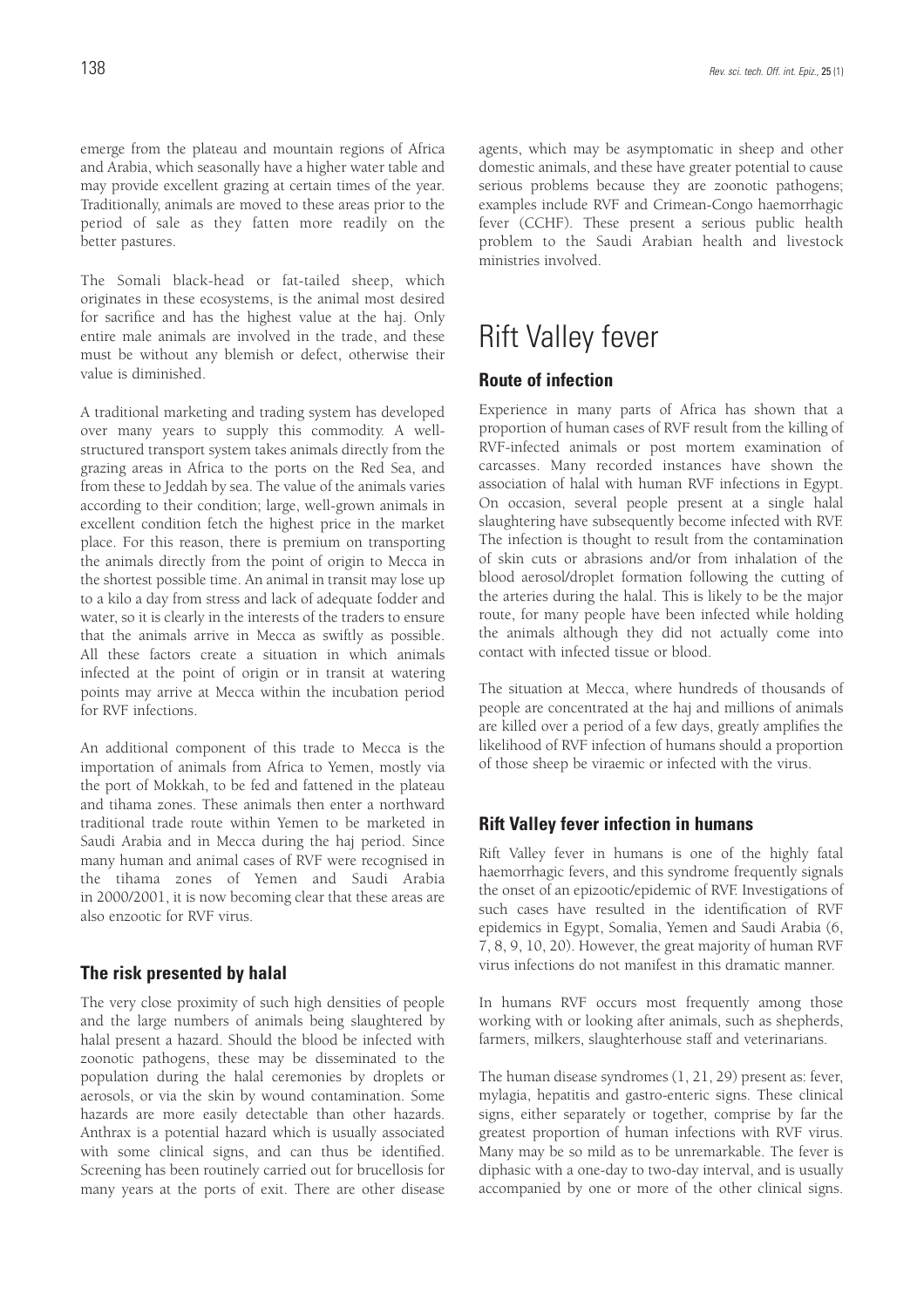However, these signs are highly non-specific and of limited value in identifying index cases of RVF by clinical means. Clearly, it is not justifiable to consider RVF a possible diagnosis on routine presentation of such signs. The course of the disease is usually three to nine days, with jaundice and possibly some haemorrhagic diarrhoea.

#### Haemorrhagic fever

This occurs only in 1% to 2% of cases and is the most dramatic form of the disease. It is very often fatal. There may be syndromes with different levels of severity, from mild bloody diarrhoea to profuse haemorrhagic vomiting and diarrhoea. There may be more generalised signs of haemorrhagic fever, such as nasal and subcutaneous bleeding, which are also associated with a high fatality rate. The occurrence of such a syndrome should invariably trigger investigations at a higher laboratory level to test for the haemorrhagic fevers such as Ebola, Marburg and CCHF. Such a clinical syndrome can generate a level of panic among inadequately supported medical staff, who often lack the special facilities and equipment that are required for barrier nursing and are critical for the safe nursing of such cases. However, nosocomial infection does not occur with RVF as it does with many of the other haemorrhagic fevers.

#### **Encephalitis**

This syndrome develops after an apparent recovery from the fever/mylagia syndrome described above and is thought to affect only about 1% of cases, although this may be too low an estimate.

#### Ocular disease

This syndrome also develops some days after an apparent recovery from the febrile disease and presents as a retinal vasculitis. It may not be recognised at all, or, if severe, only several weeks later. The condition may resolve itself as the inflammation subsides without severe residual retinal damage. In some cases, infarctions may develop which result in a scarring of the retina and permanent loss in visual acuity. The lesions appear to develop more commonly in the peripheral areas of the retina away from the central macular zone, which is visually more important. The occurrence of this syndrome is thus less readily identified and may have a much greater incidence in RVF epizootics than has hitherto been thought.

#### **Mortality**

The mortality rates experienced in most RVF epizootics have been less than 1% to 2%. This has been found in situations where most of the mild clinical cases would not have been included in the case study. On occasion, a much higher fatality rate has been found; an example was Arabia during the 2000/2001 epizootics in the tihama of Yemen and the Kingdom of Saudi Arabia where a fatality rate of

17% was recorded. The outcome in these situations may have been due to intercurrent infections with chronic parasitic disease such as malaria, which may have made the patients more susceptible. Certainly, more severe clinical RVF is seen in areas where malaria is hyper-endemic.

#### **Rift Valley fever infected countries**

The whole of sub-Saharan Africa, across the wide range of ecological zones found in the continent, may be considered to be enzootic for RVF, as demonstrated by many animal and human disease data with serological findings, such as those contained in reports produced by the OIE and the FAO. Most RVF viral activity is cryptic, at a low level, and not associated with any disease syndromes in humans and animals. Some cryptic low-level RVF virus activity may be occurring each year in many of the sub-Saharan countries. Most countries do not detect such RVF virus activity. This reflects a lack of systematic surveillance activities for RVF and of the capacity or justification for doing any such testing.

Information is available on the natural history of the virus in many African countries, which share common ecological characteristics across the whole of the African continent. The results show a consistent pattern of virus activity related to particular ecosystems and climatic conditions. While Egypt has experienced epizootic RVF, there is no evidence that any of the Mahgreb countries in north Africa have been infected with RVF virus. Arabia recognised clinical RVF in humans and animals for the first time in 2000/2001.The tihama regions of Saudi Arabia and Yemen were principally involved, and their ecological characteristics are identical with those across the Red Sea in Africa. The Red Sea constitutes the floor of the Great Rift Valley before its separation from the African continent. Today, in Arabia, the eastern floor and the mountain range to the east, represent the edge of the Rift Valley. It is thus not surprising to find evidence of RVF virus activity in such a habitat.

#### **Rift Valley fever in Africa**

As with some of the other African virus diseases of livestock, RVF is remarkable in that most of the indigenous livestock breeds of cattle, hair sheep and goats, show relatively high levels of resistance to the disease compared to those breeds/strains imported to the continent (2; Davies, unpublished observations). This resistance is considered to be genetic. Rift Valley fever is only evident clinically in exotic livestock or in animals in the more arid and semi-arid zones in the Sahelian and semi-desert zones to the north and south. Camels are also susceptible in these areas. Throughout much of Africa, RVF produces no clinical signs in livestock other than some abortions, which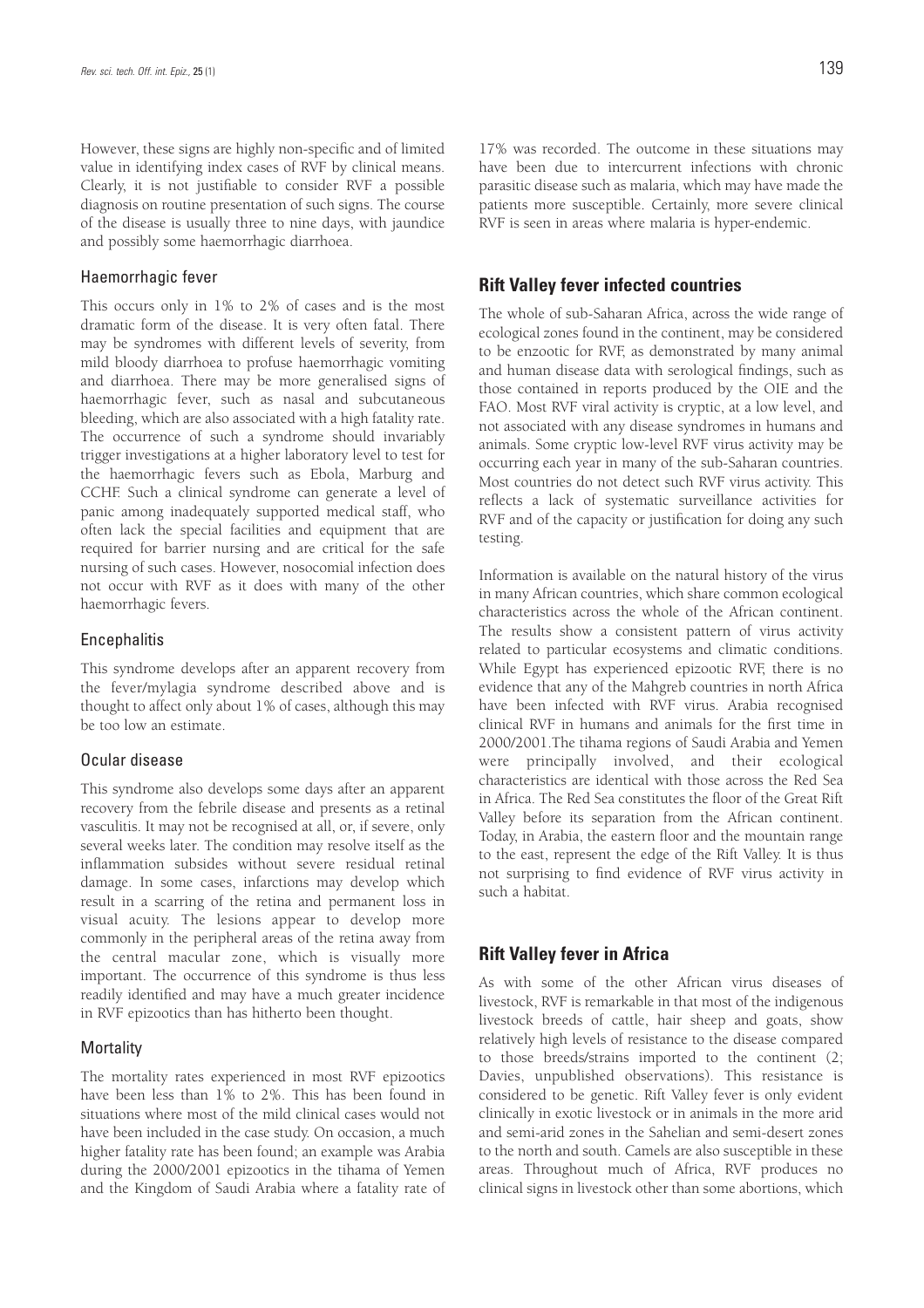may be and often are overlooked. Many African countries have found 15% to 35% of sheep, goats and cattle seropositive for RVF virus throughout most agro-climatic zones in their country, yet no clinical disease has ever been reported in humans or in animals. This is critical information, for it shows that there could be considerable RVF virus activity in a country with no clinical signs of disease. Such a situation has now been confirmed by unpublished epidemiological studies in many African countries. They are infected, but there are no visible signs of the disease.

Historical evidence suggests that epizootics of RVF are extremely rare in the semi-arid zones within the Horn of Africa. Most of the trade sheep that are exported to Saudi Arabia for the haj originate in these zones. There was a period of greatly increased RVF virus activity in north-east Kenya between 1961 and 1963, which was associated with extensive flooding of the major river basins (22, 23, 24). The next obvious outbreak of RVF there was in 1997/1998, after an interval of 34 years. The disease was also confirmed as present at the same period in neighbouring ecotopes, following the identification of disease in humans in the contiguous riverine flood plain systems of the Genale, Wabi Shabelle, and Juba rivers in Somalia and Ethiopia (6, 7, 8, 9, 10, 11). Some evidence of cryptic lowlevel RVF virus activity had been detected by serology in Kenya, Ethiopia and Somalia during the inter-epizootic periods of the 1980s and 1990s, but no clinical disease had been reported in animals in the latter two countries. More baseline data is required on cryptic virus activity in these areas. There is a lack of transparency in publishing RVF results due to their negative impact upon a trade that is said to be worth at least US\$ 0.6 billion per year.

## Risk assessment

## **Risk during inter-epizootic periods**

Many tens of millions of sheep and goats have been exported during inter-epizootic periods from Somalia (and from the Ogaden region of Ethiopia and north-east Kenya) to Saudi Arabia and other countries in the Arabian Peninsula. This large-scale movement of animals has not been associated with any disease outbreaks that might be attributed to RVF. The available evidence suggests that such inter-epizootic periods prevail for at least 95% of the time in the semi-arid lands of the Horn of Africa.

The current changes associated with global warming and the periodic increased amplitude of the southern ocean oscillation temperature indices may alter this historic climatic pattern. One consequence is likely to follow the greater amplitude in the oscillation of the southern ocean temperatures: the frequency, magnitude and extent of flooding in the region may become much greater and more severe. The historical pattern of RVF virus activity in the region may change radically as a result.

### **Rift Valley fever risk in epizootic periods**

A ban on imports of sheep and goats to the haj at Mecca from the semi-arid zones of the Horn of Africa is justified when there is good evidence for the onset of greatly increased RVF virus activity in the regions from which the animals are being transported. This information can be derived (probably with more than 95% accuracy in parts of East Africa) by climatic predictions, which can be made from satellite-derived information systems. The ground truth data is not currently available to extend this principle to the whole of the region, but efforts are being made to validate a model to do this. It must be emphasised that by the time the virus has been detected at the point of origin of the animals, it is too late and infected animals may already have been exported.

The journey by road and sea to Jeddah from such zones may be completed within the incubation period for the disease. Thus the importing of sheep entails a risk of transporting RVF virus. The possibility that large numbers of viraemic sheep (or goats) may arrive in Mecca and be slaughtered is real. A 1.5% to 3% infection rate, which might prevail if the animals were shipped from an area with high RVF virus activity at or near peak virus activity, could result in some 15,000 to 30,000 infected sheep being slaughtered on the peak day of id al Adha. The risk of RVF infection to pilgrims would thus be significant. It is possible that 5% to 10% or more of sheep from any one epizootic area might be infected.

Awareness of this problem increased in Saudi Arabia, after the identification of epizootic RVF in the country in 2000/2001. This has highlighted the need to establish some guidelines for the control of animal movements at national and international levels. It is especially important to Saudi Arabia due to the very large numbers of sheep and goats which travel through or arrive in the country for the great religious feasts at Mecca every year. This trade has two components.

The first component is the movement of animals from the Horn of Africa and Sudan directly to the ports of Jizan or Jeddah, which is near Mecca. This involves transport by road from regional markets in Somalia, Region 5 of Ethiopia or north Kenya, mainly to the ports of Berbera, Bossasso and Port Sudan, and from these by boat to Saudi Arabia. The speed of the system allows them to arrive in Jeddah within five to ten days of leaving the regional markets. This issue is discussed in some detail in Food and Agriculture Organization (FAO) reports (5, 15).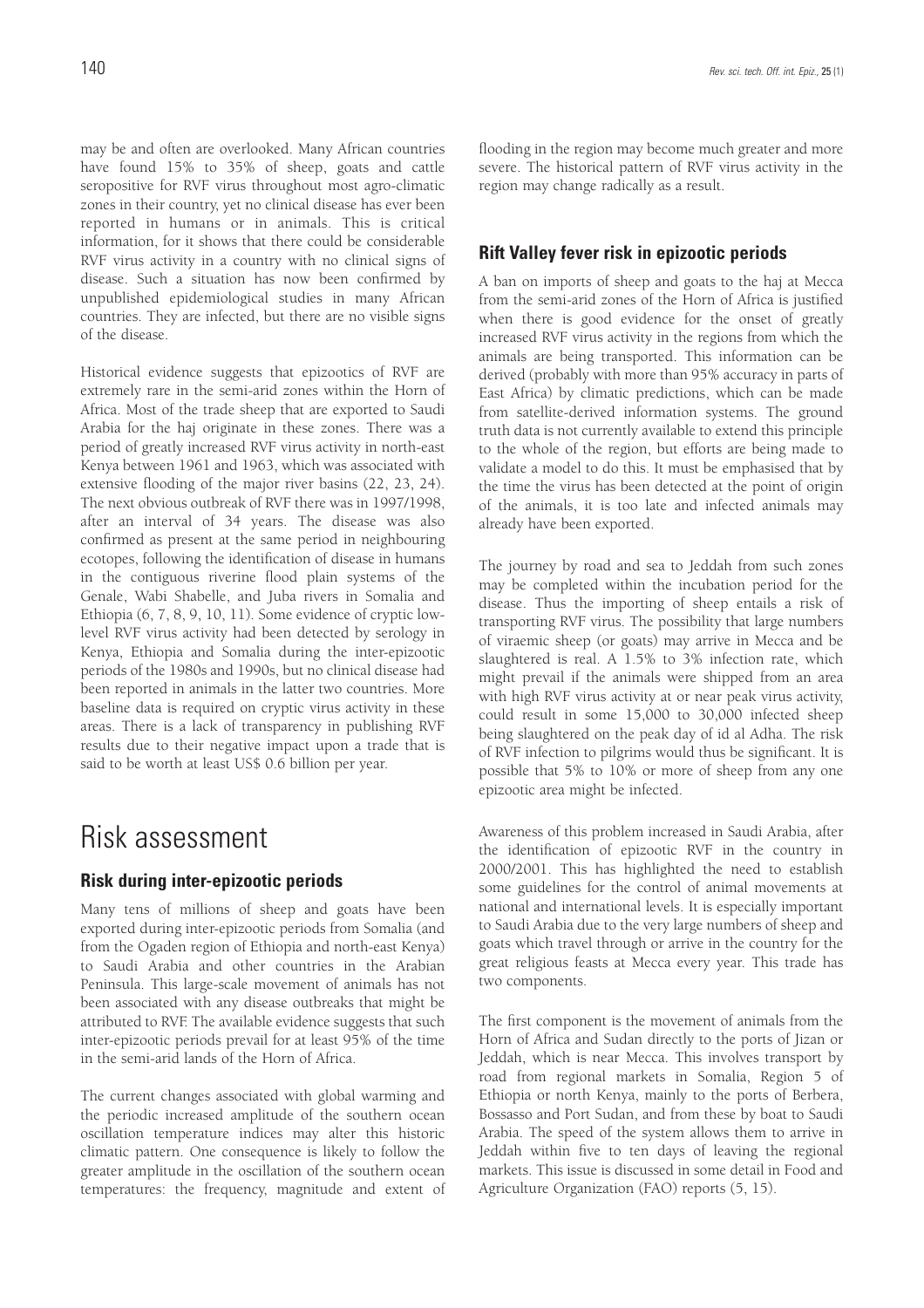The second component of animal imports encompasses the 'trickle trade', which involves the movement of animals in a northerly direction in the tihama of Arabia from Yemen into Saudi Arabia. Many of the sheep and goats traded in this way originate in the Horn of Africa and have been transported to the Arabian Peninsula by way of the Yemeni ports of Aden, Al Mukha and Al Hodeidah. However, a significant number are from within Yemen itself; they are grazed and traded in a northerly direction to the big markets on the border with Saudi Arabia. This trade has probably continued unaltered for centuries. These animals could be exposed to RVF during passage through the tihama of Yemen and Saudi Arabia if the climatic conditions are favourable for RVF virus activity.

#### **The incubation period for Rift Valley fever**

Observations of laboratory infections indicate that the incubation period for RVF is 18 h to 7 days, and the viraemia may persist for one to seven days (16, 17). The actual period of viraemia varies with the genotype of the animal and its relative susceptibility to the virus. Distinct differences occur (2; Davies, unpublished data). Wool sheep exotic to Africa are in general, highly susceptible, with viraemias persisting for four to seven days. The indigenous hair sheep breeds in East Africa are relatively insusceptible, with generally brief periods of viraemia lasting from a few hours to one to two days, with neither malaise nor clinical signs of disease.

The incubation period and duration of viraemia are critical in attempting to assess the levels of risk posed by RVF virus in sheep to the pilgrims at Mecca. There have not been adequate experiments to determine these characteristics in the strains or breeds of sheep principally involved in the trade.

#### **Strategies for control in the exporting countries**

Some institutional involvement in regulating the trade is necessary. A good basic knowledge of animal health matters and clinical signs is a starting point. Such information can be systematically gathered and reported in a network with good information flow. Specific disease information, based upon laboratory investigations, is a valuable aid. A systematic strategy should be established to gather real time evidence by monitoring the weather patterns using satellite predictive tools, and to monitor the presence or absence of RVF virus activity by sentinel herd studies or IgM searches in high-risk zones. The latter can be driven by climatic data, which can identify preepizootic conditions.

Evidence for the presence or absence of RVF virus activity in one biotope in Kenya, East Africa, was monitored and has provided invaluable baseline ground truth data (3, 14, 26). The evidence was collected over more than 25 years and the results were correlated with rainfall data and later with remote sensing satellite data (RSSD). The correlation of periods of virus activity with rainfall, cold cloud density (CCD) and normalised differential vegetation indices (NDVI) allowed predictions to be made of the periods when RVF virus activity was likely to occur. The predictive capacity was improved by the inclusion of the southern ocean temperature oscillation index. The system has also been shown to correlate with periods of RVF virus activity in Zambia (12). These information systems require more ground truth data to validate their extension and application to both similar and other, drier ecotopes in Africa and elsewhere. The system may be used to drive monitoring activities on RVF in these countries, where some baseline data of RVF virus activity is available or where identical ecosystems exist.

Retrospective studies (14) made following the 1997/1998 RVF epidemic show that these predictive tools might have been helpful in Region V of Ethiopia and north-east Kenya and Somalia. There is one caveat however: the rainfall measurements must be made in the catchment areas for the river systems and not in the floodplains, where the virus activity occurs. The catchment areas may be far distant from the actual disease sites in the floodplains. However, it is possible to measure rainfall in the mountain catchment areas for the rivers using a satellite data model of basin excess rainfall monitoring systems (BERMS), which can predict the amplitude of the expected river flow (26). In the wetter ecozones of the highlands and coastal plains in Africa the measurements are relevant at the disease sites. This is the case in ecological zones II, III and IV (14). The danger is that the tools may be applied elsewhere in the absence of any ground truth information, which is hazardous.

The major concern is to avoid the importation of animals from Africa to Mecca for slaughter at a time when there is known to be RVF virus activity at the point of origin of the animals involved. This can only be achieved by establishing collaborative monitoring and networking systems for RVF throughout the sub-region. Efforts are being made to establish a forum where all the modelling and predictive data can be discussed by the interested parties (exporters and importers). The involvement of international organisations such as the FAO and World Organisation for Animal Health (OIE) is important to assist in decision-making at this level.

Such networking activity could be facilitated by the establishment of regional forums on exporting and on laboratory information such as the Regional Animal Disease Surveillance and Control Network (RADISCON) and the Pan African Information System (PANINFO),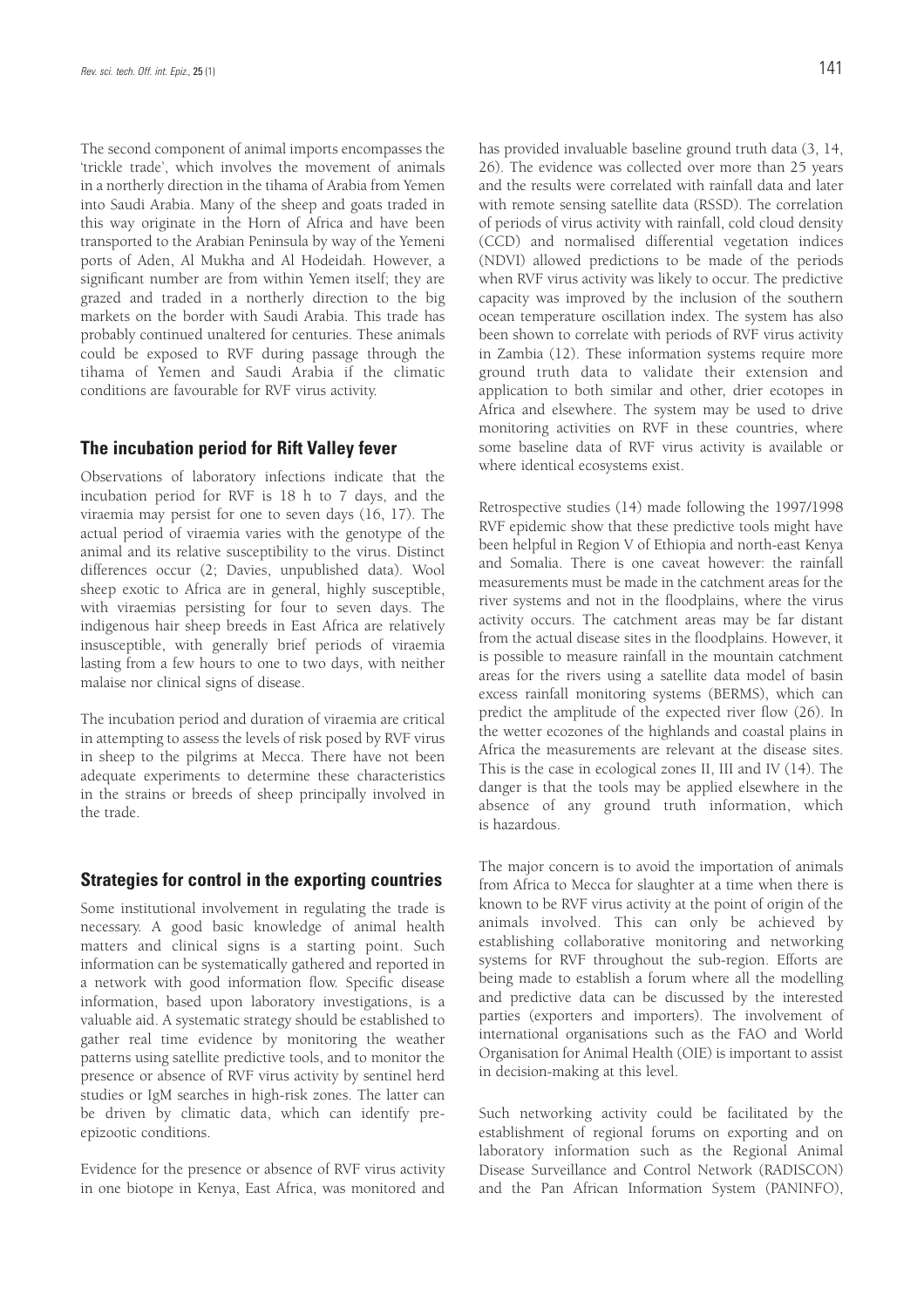coordinated and validated by international organisations such as the FAO, World Health Organization and OIE. Saudi Arabia, as the end user in the livestock marketing chain, has the greatest interest in the establishment and operation of such information networks for RVF and other diseases.

The validity and practicalities of acquiring the above information are discussed briefly below. To generate the information relevant to the problem the following methods can be used:

*a*) surveillance by:

- clinical inspection of the animals
- serological surveys
- sentinel herd monitoring
- reporting networks for abortion
- *b*) laboratory studies by:
- virus isolation
- enzyme-linked immunosorbent assay testing for IgM or IgG
- other serological methods
- *c*) predictive epidemiology by:
- rainfall monitoring
- met-sat climate monitoring

– RSSD monitoring of CCD and NDVI, southern oscillation index (SOI) and BERMS, fed into a predictive model (when available)

– establishing geographic information systems databases on densities and movement patterns of livestock population

– establishing a database on RVF vector distribution, density and breeding biology

– developing a regional approach to RVF epidemiology.

### **Determination of the actual risks involved**

Clinical inspections of flocks of sheep and goats of breeds indigenous to the region are unlikely to detect RVF virus activity, for the disease is mostly cryptic in these genotypes. Abortion is the principal sign of infection, but the trade is exclusively in male animals and these are unlikely to show any clinical signs of the disease.

To achieve hard data would require the sampling and serological testing of the livestock populations in transit in an attempt to obtain information on the existence of ongoing RVF activity. However, a meaningful sample to give confidence at the 1% level would require sample sizes of 10,000 or more animals. The logistics and practicalities of doing this make it an impossible task. No laboratory in the region has the capacity to cope in a very short period with the number of tests which would be required to give meaningful results.

The trade depends upon rapid movement of animals from source to avoid the loss of weight which occurs in transit (around 1 kg per day). Delays resulting from sampling and testing are not acceptable to the traders, nor is any weight loss from the stress of sampling. Any permanent marking or ear tagging of animals would also have a negative effect upon the trade. The alternative is to make some assessment of the 'relative risk' presented by RVF in the area from which the animals originate. It has been mentioned that animals may originate from areas that have no institutional capacity in animal health. The pastoralists in these semiarid zones of Africa are totally dependent upon this trade for their survival. They constitute a highly vulnerable population group. A trade ban would have a dramatic negative impact upon their economy.

### **Assessment of relative risk**

The climatic determinants of the onset of RVF virus activity are those which allow the emergence of large numbers of the primary *Aedes* mosquito vectors. The necessary climatic conditions must persist for long enough to allow the generation of large populations of the secondary mosquito vectors – *Culex, Anopheles, Mansonia* and other genera. These preconditions are: the occurrence of prolonged and persistent rainfall over several months, leading to a rise in the water table in the higher potential agro-ecological zones, which leads ultimately to some local or extensive flooding. This has been seen in East Africa and parts of South Africa in geomorphic formations called 'dambos', which are depressions found in grasslands prone to flooding. Coincident with the rainfall, the inter-tropical convergence zone (ITCZ) in Africa needs to be much broader and deeper, for longer periods of time than is usual. Rainfall of two to ten times the mean annual values has been associated with periods of epizootic RVF. Flooding in the semi-arid and arid zones is likely to occur in floodplains downstream from the actual rainfall zones, often long distances from the rainfall which occurs in plateaus or mountain forest zones. Examples are the watersheds of the Wabi Shabelle and Genale rivers in the Ethiopian plateau, the Tana River flowing from Mount Kenya, the Nile, and the Senegal and Niger rivers in West Africa. Regional epizootic/epidemic periods may be associated with 10 times to 50 times the mean rainfall in the semi-arid zones, and are clearly driven by the El Niño phenomenon.

The analysis of these climatic factors is the most valuable and cost effective means presently available to make a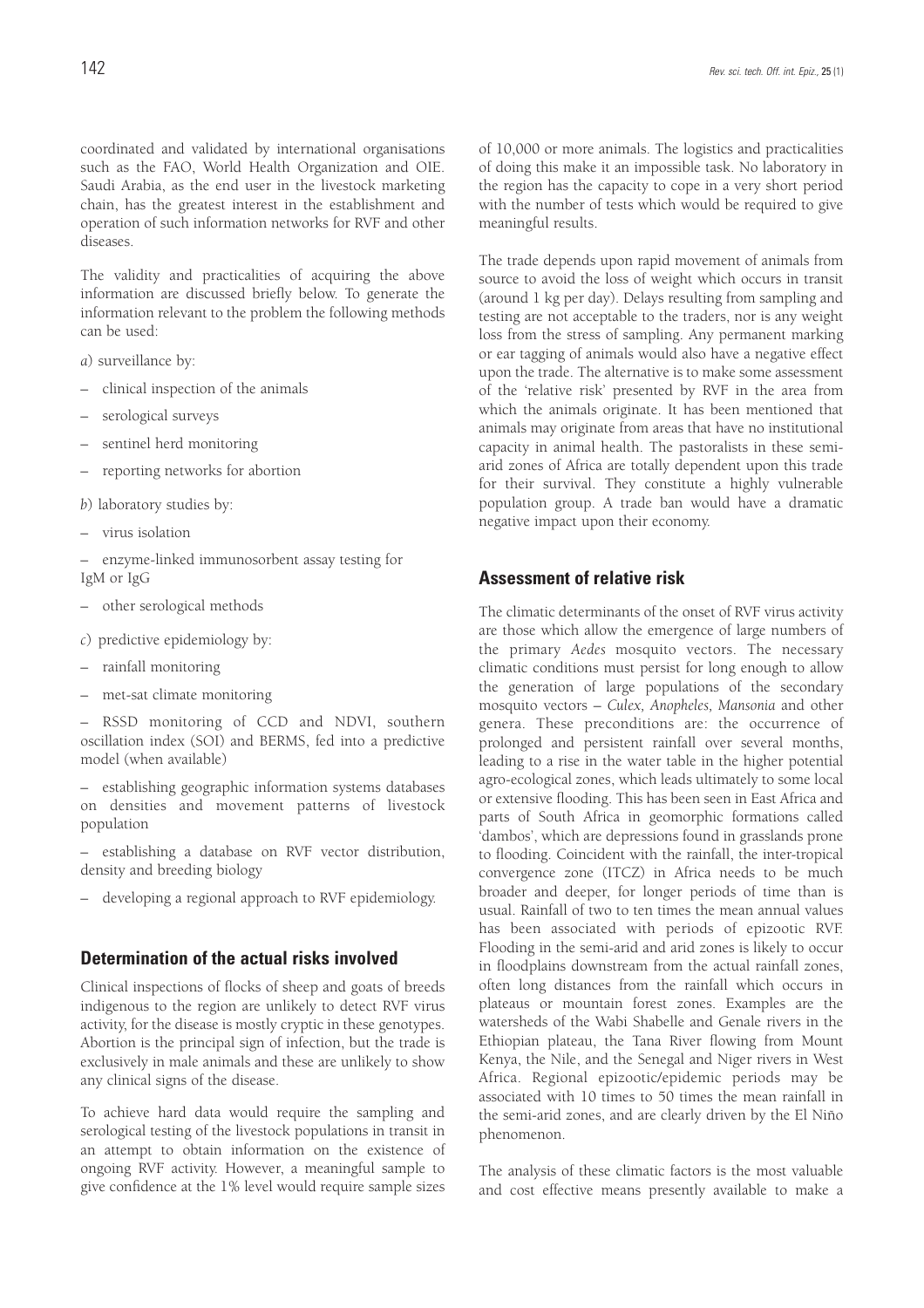relative risk assessment for RVF. To utilise these, recommendations are proposed below as a template for monitoring RVF in the region.

#### **The World Trade Agreement**

The trade in small ruminants, mainly sheep, to Saudi Arabia for the religious festivals at Mecca has been estimated to be worth US\$ 0.6 billion to US\$ 0.9 billion dollars each year. Traditionally this had been an unregulated trade, until the awareness of the danger presented by RVF infection was perceived by the Saudi Arabian Health Ministry. The World Trade Organization Agreement on the Application of Sanitary and Phytosanitary Measures has stressed the need for internationally accepted monitoring and surveillance systems for diseases such as RVF.

Historically, there has often been a considerable trade advantage to be gained by (sometimes deliberate) ignorance of a particular disease problem. This is no longer the case, and importing countries such as Saudi Arabia are in a position to demand verifiable internationally accredited data regarding the status of any disease problem in a country of origin. This is highly relevant to the huge trade in sheep to Mecca for Ramadan and the haj. The situation in one traditional major source of the animals, Somalia, is complicated by the lack of any institutional capacity to generate the critical data. A similar observation may apply to the Ogaden region of Ethiopia, for the animals from this region are traded largely through Bossaso and Berbera in Somalia/Somaliland.

## **Current and potential monitoring activities for Rift Valley fever**

#### Ethiopia

There is little or no information available to show the distribution of RVF virus in the country. No disease problem which might be RVF has ever been recorded other than in the south-east of the country in 1997/1998. Given the ecological characteristics of RVF enzootic areas common to East Africa and the Horn of Africa, other areas of the country have the potentially to harbour RVF.

Activities should focus on the riverine floodplains of the wabi Shabelle river and its many tributaries in the Ogaden in the south-east of the country. Baseline data for a 10-year to 20-year period should be obtained, and the differences detected in CCD and NDVI levels for the region in the year 1997 compared with the average values. Clear differences may become evident and serve as the basis for early warning in this region.

#### Sudan

Rift Valley fever virus activity has been shown to occur upstream of the Gezira irrigation scheme on the Nile, in the large area of the Nile basin with its many tributaries in the south-west of the country, in the riverine irrigated areas near Khartoum, and in Equatoria Province (4, 18, 19).

There are no longitudinal data on the virus activity in the country on which to base any assessment of the level of risk of RVF epizootic virus activity.

An analysis of the conditions which prevailed in 1997 compared with the 20-year means for CCD and NDVI may give some indication of the predisposing conditions. The regional determinants such as SOI indices and the characteristics of the ITCZ and BERMS data for the Nile would be highly relevant.

#### North-east Kenya

North-east Kenya contributes to the trade in sheep and goats in this region.

Rift Valley fever occurred in epizootic form in the northeast of the country in the years 1961/1962 and 1997/1998. The rainfall and RSSD during these years gave a clear indication of the pre-epizootic conditions (14).

Reasonably accurate predictions can be made for the likelihood of epizootic RVF occurring. The flooding which occurred in those years covered hundreds of square miles in the floodplains of the Uasa Nyiro and Tana River basins. Such a level of flooding is extremely rare.

Between these epizootics, RVF virus activity is extremely difficult to detect in these semi-arid zones, but occasional sero-conversions in camels or cattle (13) show that it does occur.

### Somalia

Serological studies carried out many years ago showed the presence of RVF antibody in sheep, goats, cattle and camels in the country. However, no clinical disease syndrome had ever been observed in humans or animals until the epizootic year of 1997/1998.

In 1997/1998 deaths among humans and abortions in camels, sheep, and goats were reported and confirmed to have been caused by RVF in the floodplain areas of the Wabi Shabelle and Juba river systems in the south of the country. No RVF was confirmed in the drier northern parts of the north-east of Somalia (6). Remote sensing satellite data are analysed on a monthly basis by FAO monitoring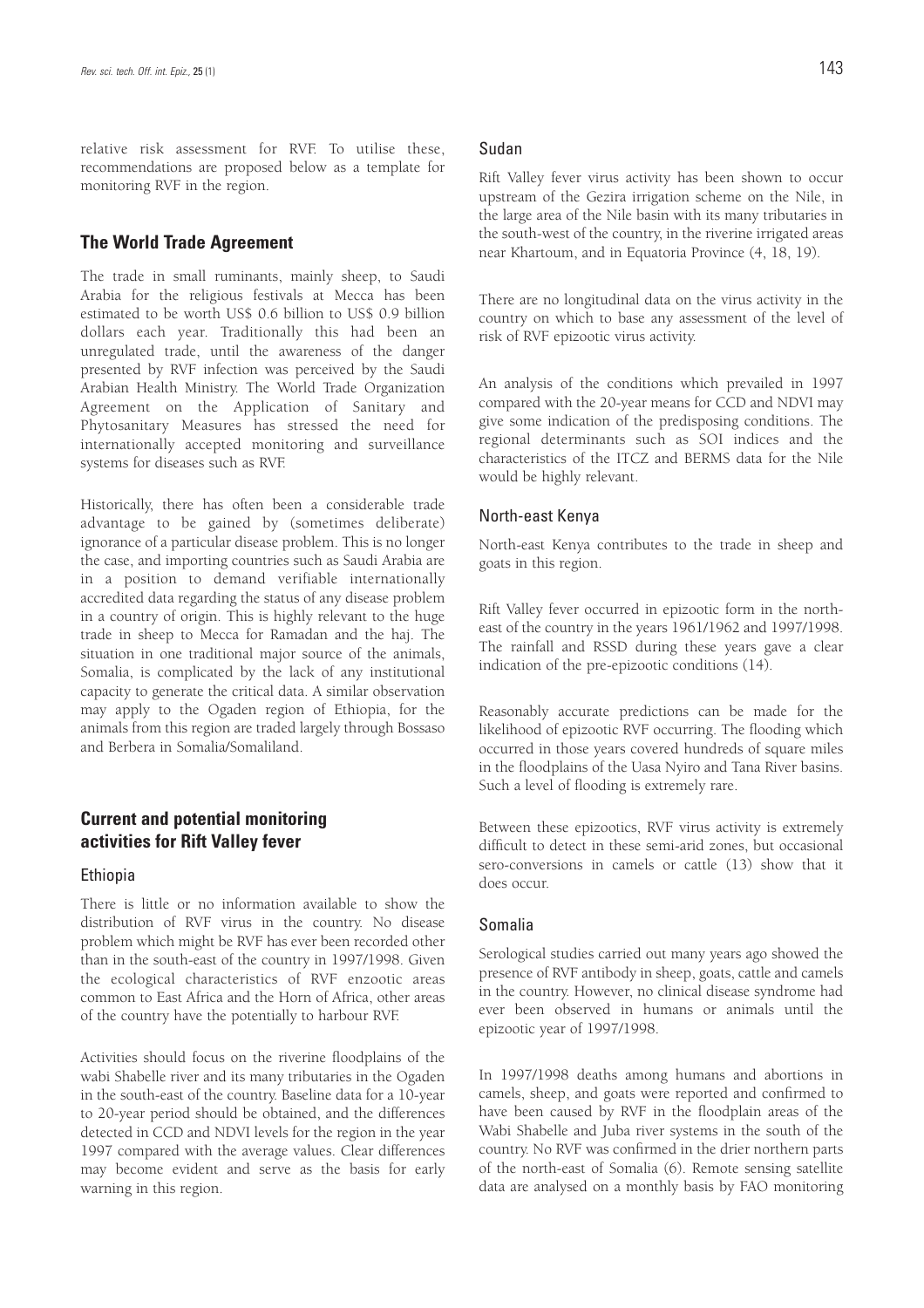systems (MetArt, the Africa Real Time Environmental Monitoring Information System [ARTEMIS]/the Famine Early Warning Systems) to assess the potential for food production. These data can also be used to monitor potential RVF virus activity.

#### Arabian Peninsula

An analysis of the pre-epizootic conditions in Jizan may reveal the nature of the predisposing factors for RVF in the country in the year 2000. Current observation shows that rainfall was at least two or three times higher than normal from May through to October 2000.

Sentinel herd systems have been established in the highrisk areas in the tihama of both Saudi Arabia and Yemen.

## Risk management

### **Predictive inputs**

Any indication that major pre-epizootic/epidemic conditions have been identified in exporting countries should be followed by a total ban on livestock trade to Mecca from the affected countries/regions. Clearly the importing country, i.e. Saudi Arabia, should be the decision-maker in implementing this ban. Transparent monitoring and reporting of the climatic conditions related to the risk of RVF virus activity should be the responsibility of the exporting countries, in collaboration with the importing countries. A regional trade commission would be an excellent forum within which such decision-making can be made and coordinated. Efforts are being made to establish a Red Sea Livestock Trade Commission to facilitate this.

It is strongly recommended that any regional predictive modelling system for RVF should be operated by an agency such as the FAO, which is already active in projections of the relative risks presented by army worm, locusts and quelea in this region. Close collaboration with the disease regulatory body, the OIE, is essential. This would generate the necessary confidence among the countries involved and ensure validation of any and all predictions.

### **Vaccination**

Vaccinated animals would present no risk from RVF at Mecca.

Killed vaccines are expensive and do not always protect against abortion or death, even after repeated vaccinations. In many parts of Africa and in Egypt, the Smithburn vaccine strain (SNS) of a modified live virus has been extensively used. It is valuable as a means of protecting livestock in high-input/high-output systems in the known epizootic areas where valuable, highly susceptible stock are kept. The Smithburn vaccine strain is a cheap and effective vaccine. It is immunogenic, conferring a lifelong immunity, but suffers the disadvantage that it can produce foetal abnormalities early in pregnancy and abortions later in at least 5% to 15% of pregnant animals in the susceptible breeds of sheep and goats. A good protective immunity can also be induced in cattle by this vaccine. Management standards in such situations are high, and owners follow the strict instructions to vaccinate only when the animals are not pregnant. However, in the face of an epidemic many farmers will take a risk and vaccinate regardless of the problems, which are significantly less than those of the disease itself.

The breeds of sheep and goats involved in the trade outlined above are not highly susceptible to RVF. The trade is in male animals and these can be successfully immunised against RVF by using the SNS vaccine. The mortality induced by the disease has not been greater than 1% to 3% in outbreaks in the Horn of Africa and the Arabian Peninsula, and while abortion rates can reach 10% to 30% in the most severely affected areas, they are less than 10% overall. Vaccination is not a cost-effective, economically justifiable intervention in these lowinput/low-production systems against a disease, which may appear at 5-year to 35-year intervals (although the periodicity may change with global warming). The herd structure is predominantly female as males are sold off early and owners do not follow a strict breeding pattern. Many females are liable to be pregnant at any time and problems may follow the use of live vaccine in such herds. In practice, however, few or no abortions have followed its use in these relatively RVF-resistant breeds.

The vaccination of animal populations in semi-arid zones to minimise the amplification of RVF virus and reduce the risk of human infections is another issue. Such an intervention may be justified by the need to limit the impact of a zoonotic disease, and the recognition of preepizootic conditions may be the signal for this. However, vaccination on an annual basis cannot be justified, other than in highly focused programmes during periods when RVF virus activity is anticipated in areas that are recognised as being at high risk.

### **Certification**

Problems are likely to arise with any attempts to certify vaccination, for most animals originate in areas where there is no institutional capacity to either administer or validate the status of the trade animals with regard to their origin, vaccination history or immunity to RVF virus. Previous attempts at validation have not proved encouraging. It is hoped that this situation will change.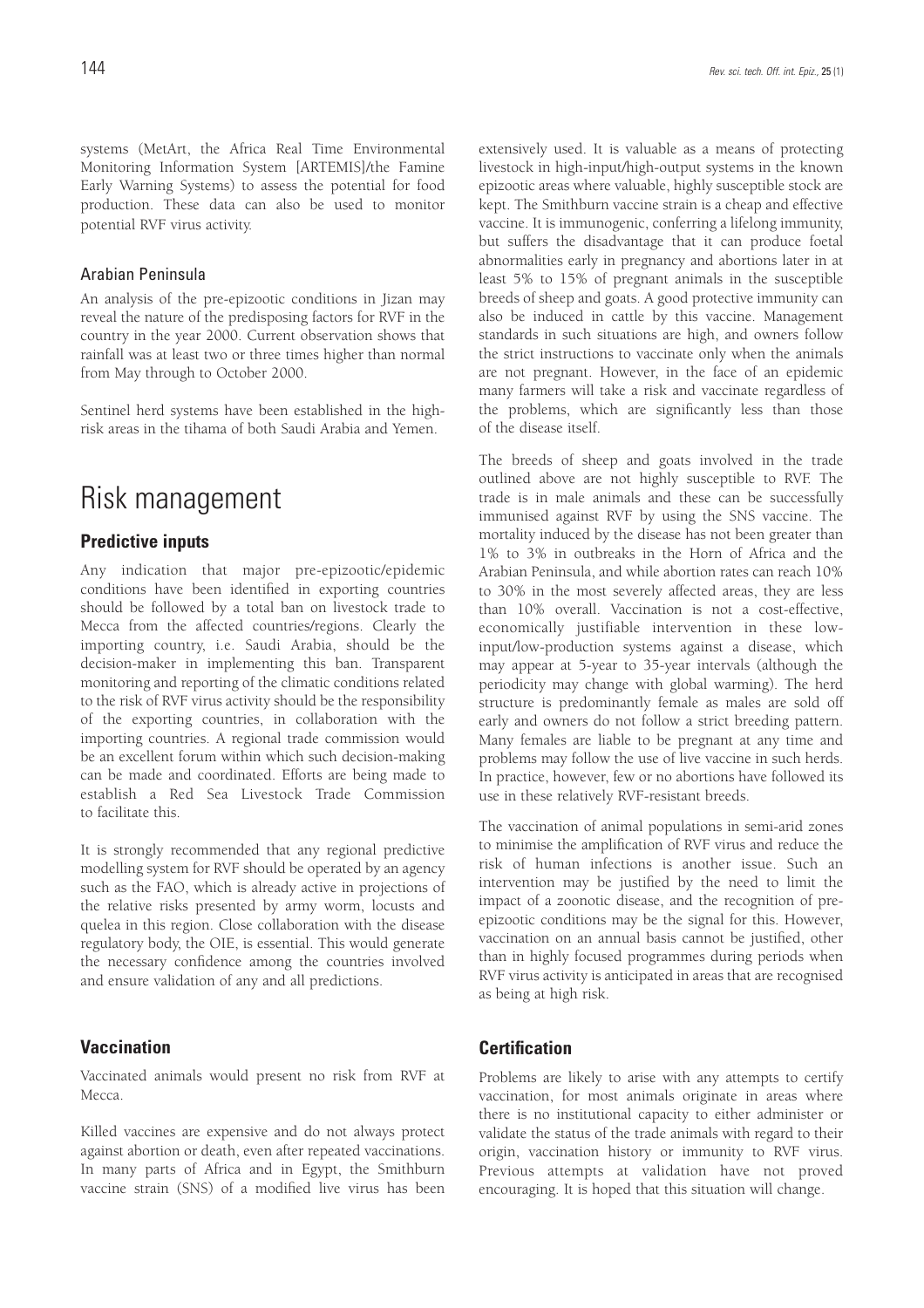## **Conclusions**

The evidence, which has accrued over the past 50 years, suggests that whatever risk exists from RVF is normally at a low level. No major RVF disease incident has been reported at Mecca during this time despite the importation of millions of sheep and goats from RVF enzootic and epizootic areas in the Horn of Africa. The last major epizootics of RVF in the semi-arid zones of the Horn of Africa occurred in 1961/1962 and 1997/1998. The export trade was uninterrupted in 1961/1962 and illegal trade was thought to have occurred during 1997/1998. No disease episodes which may have been attributable to RVF were recorded in Saudi Arabia in 1997/1998. They may well have occurred, however. The potential certainly exists.

The author strongly recommends that the movement of sheep and goats to Mecca for the religious festivals should be strictly prohibited from any area in which epizootic RVF virus has occurred in the previous three to six months. This principle should be applied both to the animals originating in the Horn of Africa and in Arabia itself.

Predictive epidemiological inputs can drive prophylactic vaccination campaigns in the high-risk areas, wherever this can be justified economically and where the necessary institutional capacity exists. The predictive models which are available give at least three months lead time (25, 26, 27, 28). The areas where prophylactic vaccination might be used are, for example, where there are high-input/highproduction livestock systems, as in the highland areas of East Africa, or where a relatively limited area is involved, such as the tihama of Arabia. This measure is much less feasible in the semi-arid zones where the pastoralists are moving all the time.

High-risk areas can be defined on the basis of the virus activity detected or disease problems experienced in previous RVF epizootics or by post-epizootic serological surveys. There can be little justification for routine annual RVF vaccination in the semi-arid zones, where the livestock are relatively insusceptible and the losses caused by the disease are low or negligible. Rift Valley fever is not a disease problem for the livestock producers; however, it is perhaps the most important factor which affects trade in the region. Vaccination may be driven by the realities of the market place but vaccinated animals present no hazards per se at the haj. Importing countries may decide that they wish all animals to be vaccinated against the disease.

## **Risque d'épidémie de fièvre de la Vallée du Rift lors du hadj, le pèlerinage à La Mecque, Arabie saoudite**

### F.G. Davies

#### **Résumé**

La fièvre de la Vallée du Rift est une zoonose qui touche à la fois l'homme et les animaux domestiques. Chez l'homme, la maladie peut se traduire par une fièvre hémorragique mortelle. L'infection des animaux domestiques tels que ovins, caprins, camélidés et bovins peut entraîner ou non l'apparition des signes cliniques de la maladie. Les animaux atteints d'infection clinique comme infraclinique représentent un danger pour l'homme en tant que source d'infection. Le risque d'infection est maximal au moment de l'abattage, où peuvent être produits des aérosols de sang infecté, en particulier dans le cadre des pratiques d'abattage rituel. Chaque année, quelque 10 à 15 millions d'animaux peuvent être sacrifiés à l'occasion des fêtes religieuses de La Mecque. Certains de ces animaux proviennent de la péninsule arabique ellemême, mais la plupart sont importés, en passant par la Mer Rouge, de pays d'Afrique orientale et de la Corne de l'Afrique, où la fièvre de la Vallée du Rift est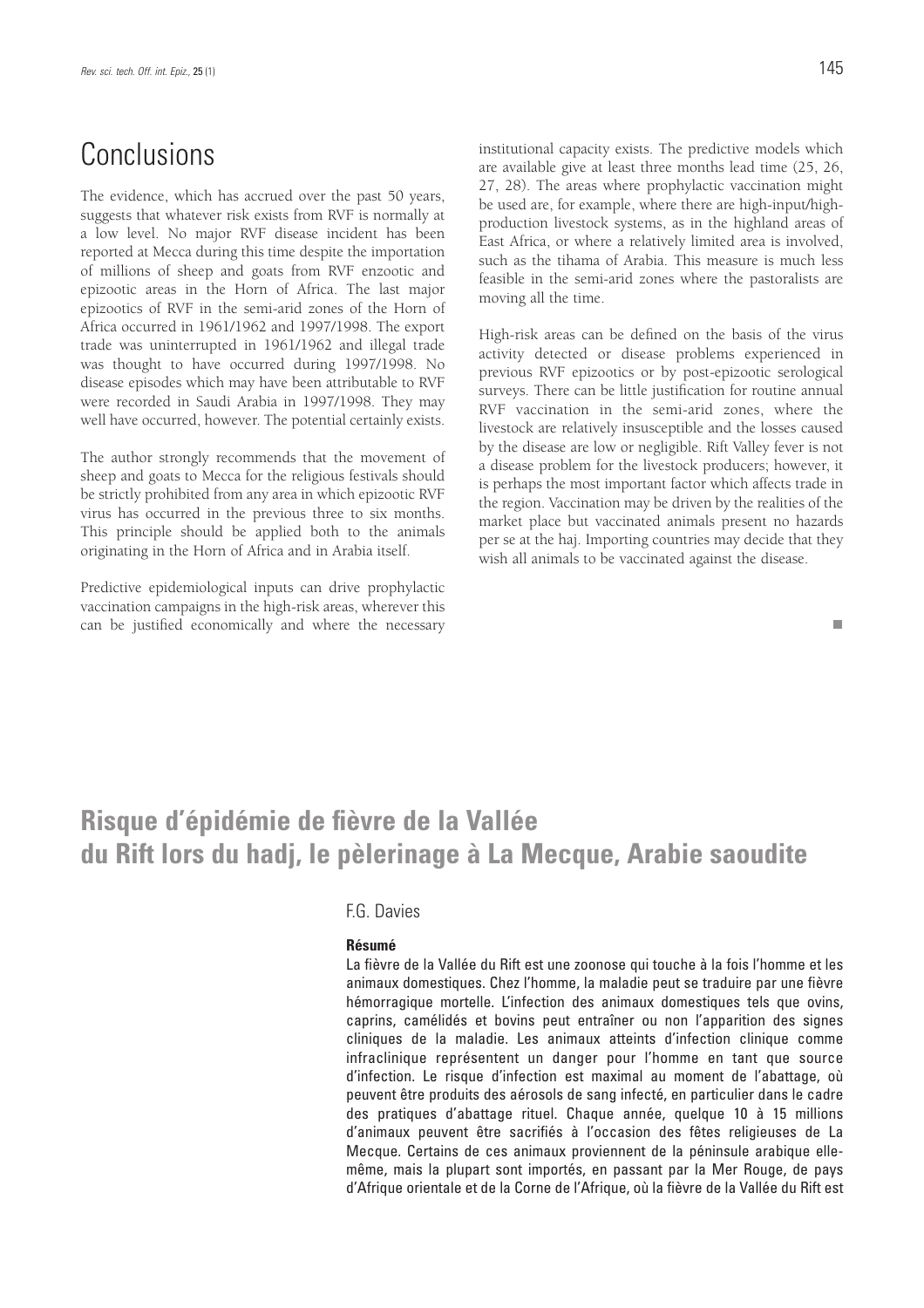enzootique et peut être considérablement amplifiée en période d'activité épizootique du virus. Ces animaux sont susceptibles d'être transportés vers La Mecque et d'atteindre ce lieu alors qu'ils sont en période d'incubation de la maladie. On sait que la fièvre de la Vallée du Rift se déclare également dans les zones de la Tihama de l'Arabie saoudite et du Yémen.

#### **Mots-clés**

Arabie saoudite – Exportation de l'Afrique – Fête religieuse – Fièvre de la Vallée du Rift – La Mecque – Petit ruminant – Ramadan – Sacrifice rituel – Zoonose. m,

## **Riesgo de epidemia de fiebre del Valle del Rift durante el 'haj' de La Meca (Arabia Saudí)**

#### F.G. Davies

#### **Resumen**

La fiebre del Valle del Rift (FVR) es una enfermedad zoonótica que ataca a los animales domésticos y al hombre, en el que puede causar una fiebre hemorrágica mortal. Cuando afecta a animales domésticos como la oveja, la cabra, el camello o la vaca, la infección puede acompañarse o no de signos clínicos. Los animales enfermos, ya sea en forma subclínica o clínica, suponen un peligro para el ser humano como fuente de infección. El riesgo de infección es máximo en el momento de la matanza, pues pueden generarse aerosoles de sangre infectada, sobre todo cuando se emplean métodos tradicionales de sacrificio. Cada año, en el curso de distintas celebraciones religiosas, se sacrifican hasta 10 a 15 millones de animales en La Meca. Aunque algunos de ellos provienen de la propia Península Arábiga, la mayoría llegan a través del Mar Rojo de países esteafricanos o del Cuerno de África, donde se sabe que la FVR es enzoótica y puede verse muy amplificada en los periodos de actividad del virus epizoótico. Esos animales pueden ser transportados a La Meca y llegar a su destino durante la fase de incubación de la enfermedad. Se sabe que la FVR también está presente en las zonas de "tihama" (llanura desértica) de Arabia Saudí y el Yemen.

#### **Palabras clave**

Arabia Saudí – Celebración religiosa – Comercio desde África – Fiebre del Valle del Rift – La Meca – Pequeño rumiante – Ramadán – Sacrificio ritual – Zoonosis.m.